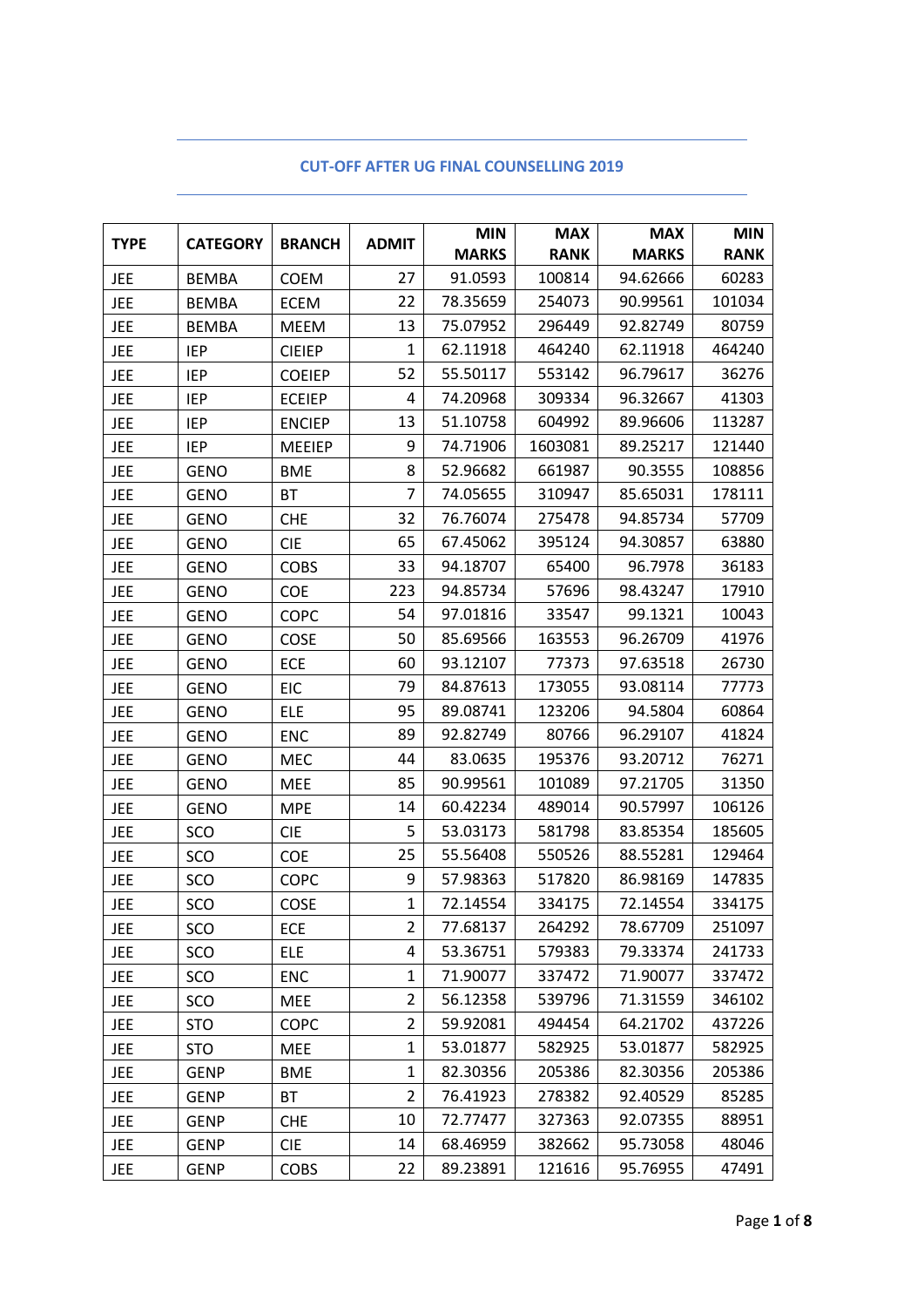| <b>TYPE</b> | <b>CATEGORY</b> | <b>BRANCH</b> | <b>ADMIT</b>   | <b>MIN</b>   | <b>MAX</b>  | <b>MAX</b>   | <b>MIN</b>  |
|-------------|-----------------|---------------|----------------|--------------|-------------|--------------|-------------|
|             |                 |               |                | <b>MARKS</b> | <b>RANK</b> | <b>MARKS</b> | <b>RANK</b> |
| <b>JEE</b>  | <b>GENP</b>     | COE           | 221            | 89.93246     | 113607      | 98.81608     | 13618       |
| <b>JEE</b>  | <b>GENP</b>     | <b>COPC</b>   | 49             | 96.00401     | 45083       | 98.70191     | 14907       |
| <b>JEE</b>  | <b>GENP</b>     | <b>COSE</b>   | 42             | 84.47573     | 177894      | 95.17118     | 54109       |
| <b>JEE</b>  | GENP            | <b>ECE</b>    | 70             | 84.33568     | 179692      | 96.87411     | 35237       |
| <b>JEE</b>  | <b>GENP</b>     | <b>EIC</b>    | 23             | 62.39573     | 458804      | 84.94825     | 172535      |
| <b>JEE</b>  | <b>GENP</b>     | <b>ELE</b>    | 38             | 60.22882     | 491889      | 95.83783     | 46823       |
| <b>JEE</b>  | <b>GENP</b>     | <b>ENC</b>    | 62             | 86.55243     | 153030      | 97.25244     | 31061       |
| <b>JEE</b>  | <b>GENP</b>     | MEC           | 7              | 67.15567     | 399863      | 94.87054     | 57495       |
| <b>JEE</b>  | <b>GENP</b>     | <b>MEE</b>    | 72             | 67.4022      | 395732      | 95.67807     | 48483       |
| <b>JEE</b>  | GENP            | <b>MPE</b>    | $\overline{2}$ | 74.31666     | 308082      | 75.03723     | 297357      |
| <b>JEE</b>  | BC              | <b>CIE</b>    | $\mathbf{1}$   | 94.26101     | 64449       | 94.26101     | 64449       |
| <b>JEE</b>  | BC              | <b>COBS</b>   | 1              | 92.21268     | 87470       | 92.21268     | 87470       |
| JEE         | ВC              | <b>COE</b>    | 12             | 63.16382     | 451464      | 87.459       | 142448      |
| <b>JEE</b>  | BC              | <b>COPC</b>   | 3              | 93.31306     | 75077       | 95.53775     | 50171       |
| JEE         | BC              | COSE          | $\overline{2}$ | 80.53493     | 226679      | 83.13171     | 193874      |
| <b>JEE</b>  | BC              | <b>ECE</b>    | $\overline{2}$ | 84.17433     | 181723      | 85.00109     | 171634      |
| <b>JEE</b>  | BC              | <b>ELE</b>    | $\overline{2}$ | 78.75849     | 249491      | 86.33082     | 155784      |
| <b>JEE</b>  | BC              | <b>ENC</b>    | $\overline{2}$ | 61.47093     | 472900      | 94.41207     | 62764       |
| <b>JEE</b>  | ВC              | MEE           | $\mathbf{1}$   | 67.4022      | 395649      | 67.4022      | 395649      |
| <b>JEE</b>  | <b>SCST</b>     | <b>BT</b>     | $\mathbf 1$    | 61.0213      | 481437      | 61.0213      | 481437      |
| <b>JEE</b>  | <b>SCST</b>     | <b>CIE</b>    | $\mathbf{1}$   | 82.75714     | 199971      | 82.75714     | 199971      |
| <b>JEE</b>  | <b>SCST</b>     | COE           | 14             | 51.36305     | 600113      | 92.71253     | 81941       |
| <b>JEE</b>  | <b>SCST</b>     | <b>COPC</b>   | 12             | 53.38055     | 578020      | 83.33164     | 192646      |
| <b>JEE</b>  | <b>SCST</b>     | <b>ECE</b>    | 1              | 50.16694     | 617297      | 50.16694     | 617297      |
| <b>JEE</b>  | <b>SCST</b>     | <b>ELE</b>    | $\mathbf{1}$   | 79.51686     | 239747      | 79.51686     | 239747      |
| <b>JEE</b>  | SP              | COE           | 4              | 67.4022      | 395922      | 87.15524     | 145464      |
| <b>JEE</b>  | SP              | <b>COPC</b>   | $\mathbf{1}$   | 88.6122      | 128709      | 88.6122      | 128709      |
| <b>JEE</b>  | SP              | <b>ENC</b>    | 1              | 53.39326     | 577363      | 53.39326     | 577363      |
| <b>JEE</b>  | <b>JKS</b>      | <b>CIE</b>    | 1              | 79.70815     | 237323      | 79.70815     | 237323      |
| <b>JEE</b>  | JKS             | <b>COBS</b>   | 1              | 90.98086     | 101603      | 90.98086     | 101603      |
| <b>JEE</b>  | <b>JKS</b>      | <b>COE</b>    | 1              | 95.13483     | 54533       | 95.13483     | 54533       |
| <b>JEE</b>  | JKS             | <b>COPC</b>   | $\mathbf 1$    | 96.63791     | 37977       | 96.63791     | 37977       |
| <b>JEE</b>  | JKS             | <b>COSE</b>   | 1              | 94.1036      | 66250       | 94.1036      | 66250       |
| <b>JEE</b>  | JKS             | <b>EIC</b>    | 1              | 86.17027     | 157250      | 86.17027     | 157250      |
| <b>JEE</b>  | JKS             | <b>ELE</b>    | $\mathbf{1}$   | 85.67675     | 164017      | 85.67675     | 164017      |
| JEE         | JKS             | MEC           | 1              | 86.01155     | 159571      | 86.01155     | 159571      |
| <b>JEE</b>  | <b>JKS</b>      | MEE           | $\mathbf{1}$   | 88.0292      | 135785      | 88.0292      | 135785      |
| <b>JEE</b>  | <b>NES</b>      | <b>COBS</b>   | $\mathbf{1}$   |              | 475827      |              | 475827      |
| <b>JEE</b>  | <b>NES</b>      | <b>COE</b>    | 1              | 86.01474     | 159463      | 86.01474     | 159463      |
| JEE         | PBGN            | <b>CIE</b>    | 2              | 22.55225     | 932299      | 49.94645     | 618968      |
| <b>JEE</b>  | <b>PBGN</b>     | <b>COBS</b>   | 1              | 3.932368     | 1111620     | 3.932368     | 1111620     |
| JEE         | <b>PBGN</b>     | <b>COE</b>    | 14             | 39.93759     | 736013      | 89.14011     | 122844      |
| JEE         | <b>PBGN</b>     | <b>COPC</b>   | 4              | 86.78164     | 150024      | 91.23881     | 98756       |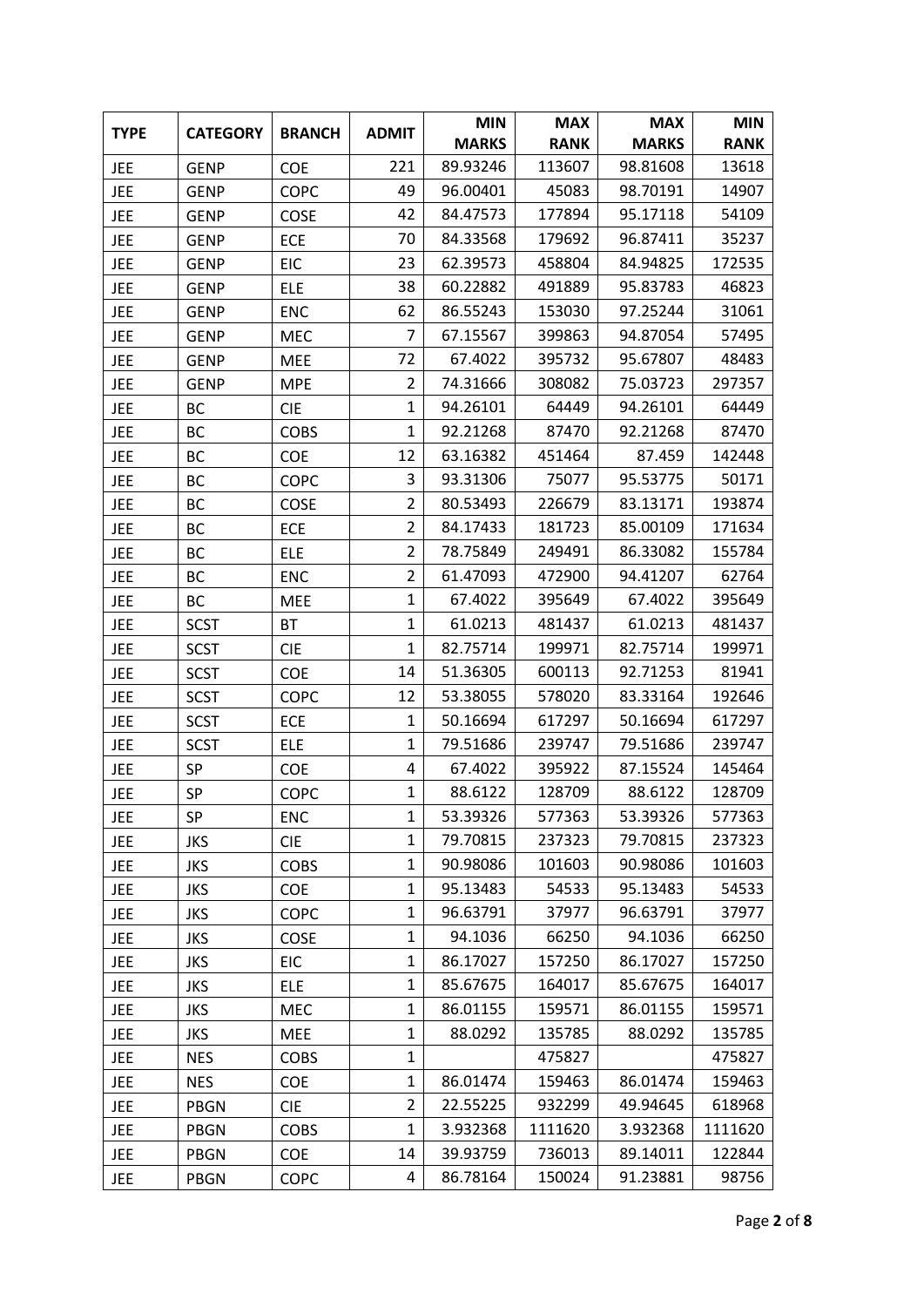| <b>TYPE</b> | <b>CATEGORY</b> | <b>BRANCH</b> | <b>ADMIT</b>   | <b>MIN</b>   | <b>MAX</b>  | <b>MAX</b>   | <b>MIN</b>  |
|-------------|-----------------|---------------|----------------|--------------|-------------|--------------|-------------|
|             |                 |               |                | <b>MARKS</b> | <b>RANK</b> | <b>MARKS</b> | <b>RANK</b> |
| <b>JEE</b>  | <b>PBGN</b>     | COSE          | $\overline{2}$ | 35.15106     | 795889      | 50.6994      | 609494      |
| <b>JEE</b>  | <b>PBGN</b>     | <b>ECE</b>    | $\mathbf{1}$   | 43.53688     | 693626      | 43.53688     | 693626      |
| <b>JEE</b>  | <b>PBGN</b>     | <b>ENC</b>    | 4              | 4.886506     | 1103506     | 69.54237     | 367102      |
| <b>JEE</b>  | <b>PBGN</b>     | <b>MEC</b>    | 1              | 50.6994      | 609766      | 50.6994      | 609766      |
| <b>JEE</b>  | <b>PBGN</b>     | <b>MEE</b>    | $\mathbf{1}$   | 81.51501     | 214862      | 81.51501     | 214862      |
| <b>JEE</b>  | PHP             | <b>COPC</b>   | $\mathbf{1}$   | 86.59708     | 152677      | 86.59708     | 152677      |
| <b>JEE</b>  | <b>CTUE</b>     | COE           | $\overline{2}$ | 71.2263      | 347288      | 86.72568     | 150982      |
| JEE         | <b>JKM</b>      | <b>COPC</b>   | $\mathbf{1}$   | 92.21268     | 87494       | 92.21268     | 87494       |
| <b>JEE</b>  | <b>NRI</b>      | <b>COPC</b>   | $\mathbf{1}$   |              | 1603325     |              | 1603325     |
| <b>NEET</b> | <b>GENO</b>     | <b>BME</b>    | 3              | 65.58226     | 484643      | 89.30828     | 150163      |
| <b>NEET</b> | <b>GENO</b>     | <b>BT</b>     | 18             | 62.15055     | 531223      | 97.05888     | 41197       |
| <b>NEET</b> | <b>GENP</b>     | <b>BME</b>    | 4              | 62.36469     | 528280      | 91.60811     | 118383      |
| <b>NEET</b> | <b>GENP</b>     | <b>BT</b>     | 8              | 61.93301     | 536624      | 96.6172      | 47354       |
| <b>NEET</b> | <b>SCST</b>     | <b>BME</b>    | $\mathbf{1}$   | 66.99923     | 463858      | 66.99923     | 463858      |
| <b>PCB</b>  | <b>GENO</b>     | <b>BME</b>    | $\mathbf 1$    |              | 823058      |              | 823058      |
| <b>PCB</b>  | <b>GENO</b>     | <b>BT</b>     | 2              | 80.6667      | 701686      | 80.6667      | 620217      |
| <b>PCB</b>  | <b>GENP</b>     | <b>BME</b>    | $\mathbf{1}$   | 86.3333      | 303139      | 86.3333      | 303139      |
| <b>PCB</b>  | <b>GENP</b>     | <b>BT</b>     | $\mathbf{1}$   | 82.3333      | 281032      | 82.3333      | 281032      |
| <b>PCM</b>  | <b>BEMBA</b>    | <b>COEM</b>   | 4              | 93.33333     | 238247      | 95.33333     | 121848      |
| <b>PCM</b>  | <b>BEMBA</b>    | <b>ECEM</b>   | 8              | 77           | 390471      | 94.33333     | 196590      |
| <b>PCM</b>  | <b>BEMBA</b>    | <b>MEEM</b>   | $\mathbf{1}$   | 93.33333     | 1602050     | 93.33333     | 1602050     |
| <b>PCM</b>  | <b>IEP</b>      | <b>COEIEP</b> | $\overline{2}$ | 76.33333     | 826554      | 89.33333     | 641346      |
| <b>PCM</b>  | <b>IEP</b>      | <b>ECEIEP</b> | $\mathbf{1}$   | 84.33333     | 534326      | 84.33333     | 534326      |
| <b>PCM</b>  | <b>GENO</b>     | <b>BME</b>    | $\mathbf{1}$   | 78           | 328728      | 78           | 328728      |
| <b>PCM</b>  | <b>GENO</b>     | <b>BT</b>     | 3              | 93           | 260458      | 94.66667     | 690737      |
| <b>PCM</b>  | <b>GENO</b>     | <b>CHE</b>    | 10             | 75.66667     | 699638      | 91.33333     | 326048      |
| <b>PCM</b>  | GENO            | <b>CIE</b>    | 29             | 76           | 599528      | 95           | 313630      |
| <b>PCM</b>  | <b>GENO</b>     | <b>COBS</b>   | 10             | 95           | 67882       | 96.33333     | 312280      |
| <b>PCM</b>  | <b>GENO</b>     | COE           | 100            | 95.66667     | 175082      | 99.66667     | 260100      |
| <b>PCM</b>  | <b>GENO</b>     | <b>COPC</b>   | 24             | 96.33333     | 117273      | 100          | 239033      |
| <b>PCM</b>  | <b>GENO</b>     | <b>COSE</b>   | 18             | 94.33333     | 116624      | 95.75758     | 110358      |
| <b>PCM</b>  | <b>GENO</b>     | <b>ECE</b>    | 26             | 94.66667     | 145374      | 97           | 90700       |
| <b>PCM</b>  | <b>GENO</b>     | <b>EIC</b>    | 25             | 86           | 233438      | 94.66667     | 152125      |
| <b>PCM</b>  | <b>GENO</b>     | <b>ELE</b>    | 31             | 89.66667     | 152973      | 96.33333     | 108075      |
| <b>PCM</b>  | <b>GENO</b>     | <b>ENC</b>    | 30             | 95           | 124892      | 96           | 40823       |
| <b>PCM</b>  | <b>GENO</b>     | <b>MEC</b>    | 17             | 79.66667     | 250061      | 94.33333     | 176064      |
| <b>PCM</b>  | <b>GENO</b>     | MEE           | 38             | 91.33333     | 133105      | 96.33333     | 129004      |
| <b>PCM</b>  | <b>GENO</b>     | <b>MPE</b>    | 16             | 75           | 473841      | 95           | 113105      |
| <b>PCM</b>  | SCO             | <b>CIE</b>    | $\mathbf{1}$   | 85.66667     | 422638      | 85.66667     | 422638      |
| <b>PCM</b>  | SCO             | COE           | 11             | 73           | 445027      | 88.66667     | 453837      |
| <b>PCM</b>  | SCO             | <b>COPC</b>   | 4              | 83           | 467851      | 94           | 317466      |
| <b>PCM</b>  | SCO             | <b>MEE</b>    | 3              | 70.66667     | 408789      | 91.66667     | 338079      |
| <b>PCM</b>  | <b>STO</b>      | <b>CIE</b>    | $\mathbf{1}$   | 79           | 652412      | 79           | 652412      |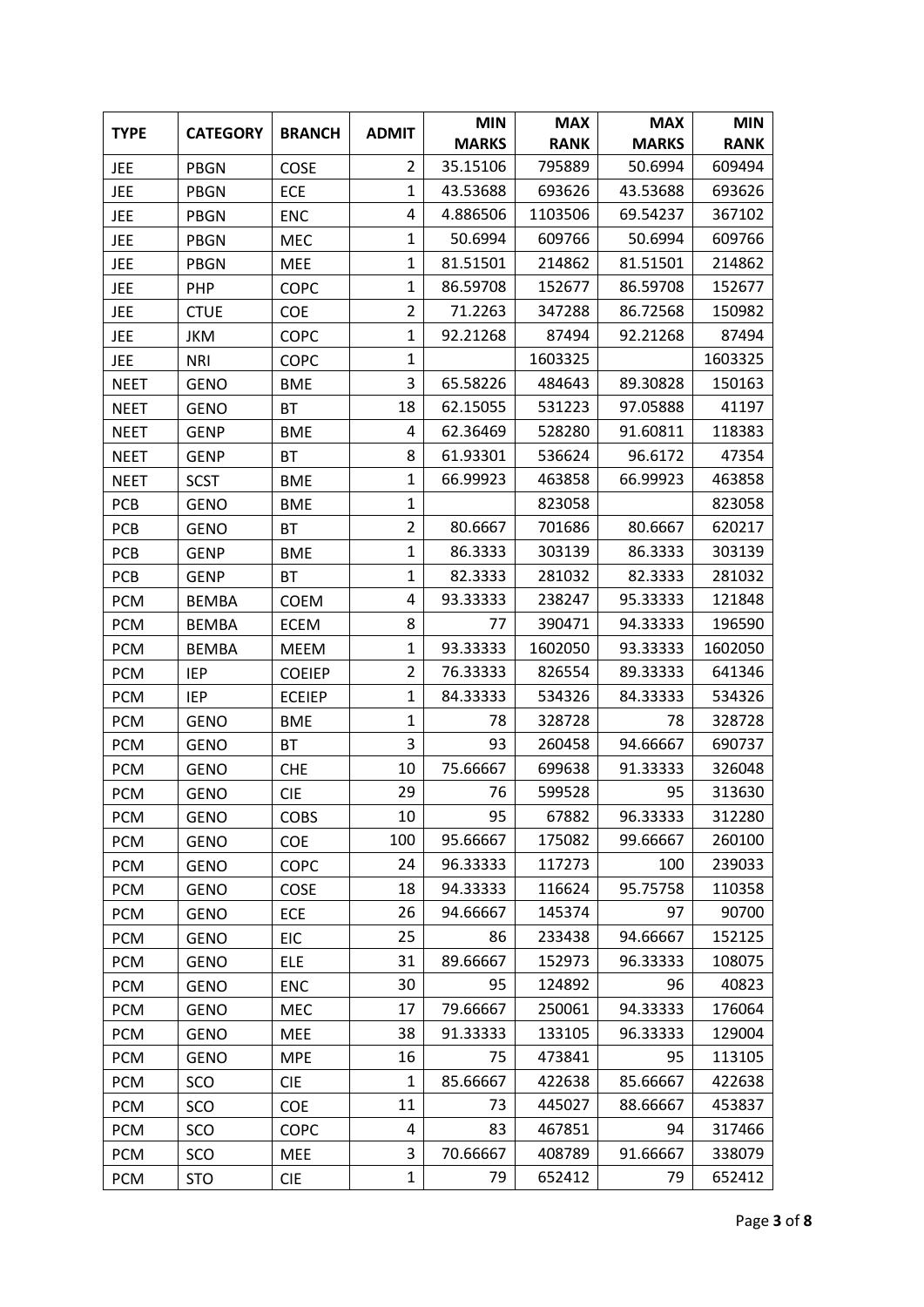| <b>TYPE</b> | <b>CATEGORY</b> | <b>BRANCH</b> | <b>ADMIT</b>   | <b>MIN</b>   | <b>MAX</b>  | <b>MAX</b>   | <b>MIN</b>  |
|-------------|-----------------|---------------|----------------|--------------|-------------|--------------|-------------|
|             |                 |               |                | <b>MARKS</b> | <b>RANK</b> | <b>MARKS</b> | <b>RANK</b> |
| <b>PCM</b>  | <b>STO</b>      | <b>COE</b>    | $\mathbf{1}$   | 87.66667     | 295744      | 87.66667     | 295744      |
| <b>PCM</b>  | <b>STO</b>      | <b>ELE</b>    | $\mathbf{1}$   | 76           | 1602037     | 76           | 1602037     |
| <b>PCM</b>  | <b>GENP</b>     | <b>BME</b>    | $\mathbf{1}$   | 79.33333     | 588563      | 79.33333     | 588563      |
| <b>PCM</b>  | <b>GENP</b>     | <b>CHE</b>    | 4              | 78.66667     | 188236      | 88.66667     | 1603120     |
| <b>PCM</b>  | <b>GENP</b>     | <b>CIE</b>    | $\overline{7}$ | 76.66667     | 334751      | 91.66667     | 398596      |
| <b>PCM</b>  | <b>GENP</b>     | <b>COBS</b>   | 9              | 89           | 278413      | 95           | 232107      |
| <b>PCM</b>  | <b>GENP</b>     | COE           | 100            | 91           | 228170      | 99           | 90125       |
| <b>PCM</b>  | <b>GENP</b>     | <b>COPC</b>   | 23             | 95           | 84519       | 98.66667     | 97869       |
| <b>PCM</b>  | <b>GENP</b>     | COSE          | 19             | 85.33333     | 182949      | 95           | 161873      |
| <b>PCM</b>  | <b>GENP</b>     | <b>ECE</b>    | 26             | 86.33333     | 141752      | 95           | 86783       |
| <b>PCM</b>  | <b>GENP</b>     | <b>EIC</b>    | 11             | 75.66667     | 582997      | 83.66667     | 714776      |
| <b>PCM</b>  | <b>GENP</b>     | <b>ELE</b>    | 16             | 76.66667     | 894430      | 89.66667     | 84215       |
| <b>PCM</b>  | <b>GENP</b>     | <b>ENC</b>    | 27             | 87.66667     | 100573      | 91.33333     | 233690      |
| <b>PCM</b>  | <b>GENP</b>     | MEC           | $\mathbf{1}$   | 82           | 412675      | 82           | 412675      |
| <b>PCM</b>  | <b>GENP</b>     | <b>MEE</b>    | 19             | 80.33333     | 317184      | 95.66667     | 69370       |
| <b>PCM</b>  | <b>BC</b>       | <b>COE</b>    | 5              | 88.66667     | 235311      | 94.66667     | 99114       |
| <b>PCM</b>  | <b>BC</b>       | <b>COPC</b>   | $\mathbf{1}$   | 93.66667     | 253532      | 93.66667     | 253532      |
| <b>PCM</b>  | BC              | COSE          | $\mathbf{1}$   | 76.66667     | 508937      | 76.66667     | 508937      |
| <b>PCM</b>  | <b>BC</b>       | <b>ELE</b>    | $\mathbf{1}$   | 79.33333     | 566730      | 79.33333     | 566730      |
| <b>PCM</b>  | BC              | <b>ENC</b>    | $\mathbf{1}$   | 81.66667     | 387812      | 81.66667     | 387812      |
| <b>PCM</b>  | BC              | <b>MEE</b>    | $\mathbf 1$    | 82.66667     | 497797      | 82.66667     | 497797      |
| <b>PCM</b>  | <b>SCST</b>     | COE           | $\mathbf{1}$   | 71.66667     | 946871      | 71.66667     | 946871      |
| <b>PCM</b>  | <b>SCST</b>     | <b>COPC</b>   | 3              | 80           | 611156      | 88.66667     | 436322      |
| <b>PCM</b>  | <b>SCST</b>     | <b>ELE</b>    | $\mathbf{1}$   | 87.66667     | 194347      | 87.66667     | 194347      |
| <b>PCM</b>  | <b>SCST</b>     | MEC           | $\mathbf{1}$   | 75           | 799729      | 75           | 799729      |
| <b>PCM</b>  | <b>SCST</b>     | MEE           | $\overline{2}$ | 77           | 434099      | 86           | 305920      |
| <b>PCM</b>  | SP              | COE           | $\overline{2}$ | 75.66667     | 810642      | 83           | 1601890     |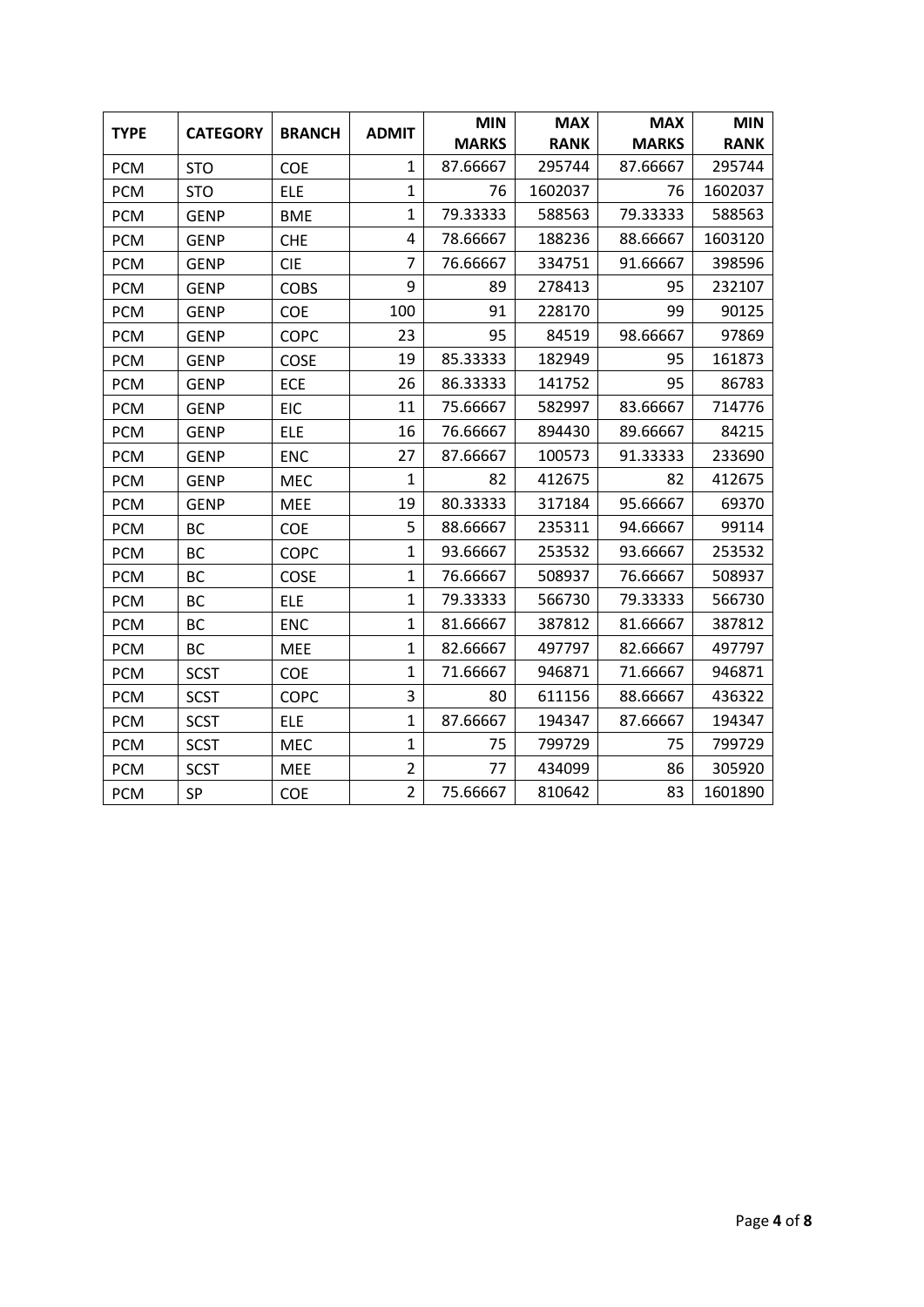## **CUT OFF 2020**

|             | <b>CATEGOR</b> | <b>BRANC</b> | <b>MIN_MARK</b> | MIN_PE   | <b>MAX_MARK</b> | <b>MAX_PE</b> | <b>MAX_RAN</b> |
|-------------|----------------|--------------|-----------------|----------|-----------------|---------------|----------------|
| <b>TYPE</b> | Υ              | н            | S               | R        | S               | R             | К              |
| <b>JEE</b>  | <b>GENO</b>    | <b>BME</b>   | 57.42399        | 57.42399 | 99.25801        | 99.25801      | 468107         |
| <b>JEE</b>  | <b>GENO</b>    | BT           | 91.39637        | 91.39637 | 99.27154        | 99.27154      | 92629          |
| <b>JEE</b>  | <b>GENO</b>    | <b>CHE</b>   | 63.82826        | 63.82826 | 98.66516        | 98.66516      | 396672         |
| JEE         | <b>GENO</b>    | <b>CIE</b>   | 51.43511        | 51.43511 | 99.08314        | 99.08314      | 538842         |
| <b>JEE</b>  | <b>GENO</b>    | <b>COBS</b>  | 99.76294        | 99.76294 | 99.76294        | 99.76294      | 2773           |
| <b>JEE</b>  | <b>GENO</b>    | <b>COE</b>   | 96.94174        | 96.94174 | 99.95039        | 99.95039      | 33642          |
| <b>JEE</b>  | <b>GENO</b>    | COPC         | 98.86197        | 98.86197 | 99.97877        | 99.97877      | 12821          |
| <b>JEE</b>  | <b>GENO</b>    | COSE         | 95.92877        | 95.92877 | 99.95039        | 99.95039      | 44441          |
| <b>JEE</b>  | <b>GENO</b>    | ECE          | 95.02183        | 95.02183 | 99.82634        | 99.82634      | 53922          |
| <b>JEE</b>  | <b>GENO</b>    | <b>ECEM</b>  | 63.48106        | 63.48106 | 99.25518        | 99.25518      | 404743         |
| <b>JEE</b>  | <b>GENO</b>    | EEC          | 95.22988        | 95.22988 | 99.4609         | 99.4609       | 51923          |
| <b>JEE</b>  | <b>GENO</b>    | <b>EIC</b>   | 26.93441        | 26.93441 | 99.22249        | 99.22249      | 790543         |
| <b>JEE</b>  | <b>GENO</b>    | <b>ELE</b>   | 32.04854        | 32.04854 | 99.48699        | 99.48699      | 733955         |
| <b>JEE</b>  | <b>GENO</b>    | <b>ENC</b>   | 96.51412        | 96.51412 | 99.92703        | 99.92703      | 38271          |
| <b>JEE</b>  | <b>GENO</b>    | MEC          | 61.46893        | 61.46893 | 99.64795        | 99.64795      | 426413         |
| <b>JEE</b>  | <b>GENO</b>    | MEE          | 31.56683        | 31.56683 | 99.27483        | 99.27483      | 746756         |
| <b>JEE</b>  | <b>GENO</b>    | <b>MEEM</b>  | 92.50891        | 92.50891 | 98.70869        | 98.70869      | 80553          |
| <b>JEE</b>  | <b>GENO</b>    | <b>MPE</b>   | 93.79949        | 93.79949 | 98.71222        | 98.71222      | 66918          |
| <b>JEE</b>  | <b>GENP</b>    | <b>BME</b>   | 62.82884        | 62.82884 | 96.49579        | 96.49579      | 409511         |
| <b>JEE</b>  | <b>GENP</b>    | BT           | 61.65821        | 61.65821 | 94.41143        | 94.41143      | 425351         |
| <b>JEE</b>  | <b>GENP</b>    | <b>CHE</b>   | 60.08513        | 60.08513 | 97.83413        | 97.83413      | 442092         |
| <b>JEE</b>  | <b>GENP</b>    | <b>CIE</b>   | 60.08513        | 60.08513 | 98.60015        | 98.60015      | 442319         |
| <b>JEE</b>  | <b>GENP</b>    | <b>COBS</b>  | 96.30018        | 96.30018 | 96.30018        | 96.30018      | 40370          |
| <b>JEE</b>  | <b>GENP</b>    | COE          | 95.21786        | 95.21786 | 99.839          | 99.839        | 52037          |
| <b>JEE</b>  | <b>GENP</b>    | <b>COPC</b>  | 98.53334        | 98.53334 | 99.71052        | 99.71052      | 16442          |
| <b>JEE</b>  | <b>GENP</b>    | COSE         | 90.82865        | 90.82865 | 99.55117        | 99.55117      | 98222          |
| JEE         | <b>GENP</b>    | ECE          | 85.51513        | 85.51513 | 98.94767        | 98.94767      | 154576         |
| <b>JEE</b>  | <b>GENP</b>    | <b>ECEM</b>  | 8.645106        | 8.645106 | 97.81064        | 97.81064      | 952854         |
| <b>JEE</b>  | <b>GENP</b>    | EEC          | 89.23908        | 89.23908 | 98.74419        | 98.74419      | 115011         |
| <b>JEE</b>  | <b>GENP</b>    | <b>EIC</b>   | 60.92832        | 60.92832 | 98.35661        | 98.35661      | 432759         |
| <b>JEE</b>  | <b>GENP</b>    | <b>ELE</b>   | 46.60438        | 46.60438 | 99.00628        | 99.00628      | 591245         |
| <b>JEE</b>  | <b>GENP</b>    | <b>ENC</b>   | 92.50891        | 92.50891 | 99.46994        | 99.46994      | 80462          |
| <b>JEE</b>  | <b>GENP</b>    | <b>MEC</b>   | 70.67662        | 70.67662 | 97.37371        | 97.37371      | 320000         |
| <b>JEE</b>  | <b>GENP</b>    | <b>MEE</b>   | 60.92832        | 60.92832 | 99.00828        | 99.00828      | 432658         |
| <b>JEE</b>  | <b>GENP</b>    | <b>MEEM</b>  | 65.24314        | 65.24314 | 94.70215        | 94.70215      | 381238         |
| <b>JEE</b>  | <b>GENP</b>    | <b>MPE</b>   | 64.42874        | 64.42874 | 96.36808        | 96.36808      | 392187         |
| <b>PCM</b>  | <b>GENO</b>    | <b>BME</b>   | 90              | 34.94886 | 95              | 87.57017      | 123683         |
| <b>PCM</b>  | <b>GENO</b>    | BT           | 90.333          | 79.29996 | 95              |               | 118458         |
| <b>PCM</b>  | <b>GENO</b>    | <b>CHE</b>   | 73              | 43.90853 | 95              | 67.11373      | 263162         |
| <b>PCM</b>  | <b>GENO</b>    | <b>CIE</b>   | 71.333          | 32.76736 | 96.667          | 72.33111      | 500019         |
| <b>PCM</b>  | <b>GENO</b>    | COBS         | 95              | 93.49058 | 97              | 89.47321      | 36910          |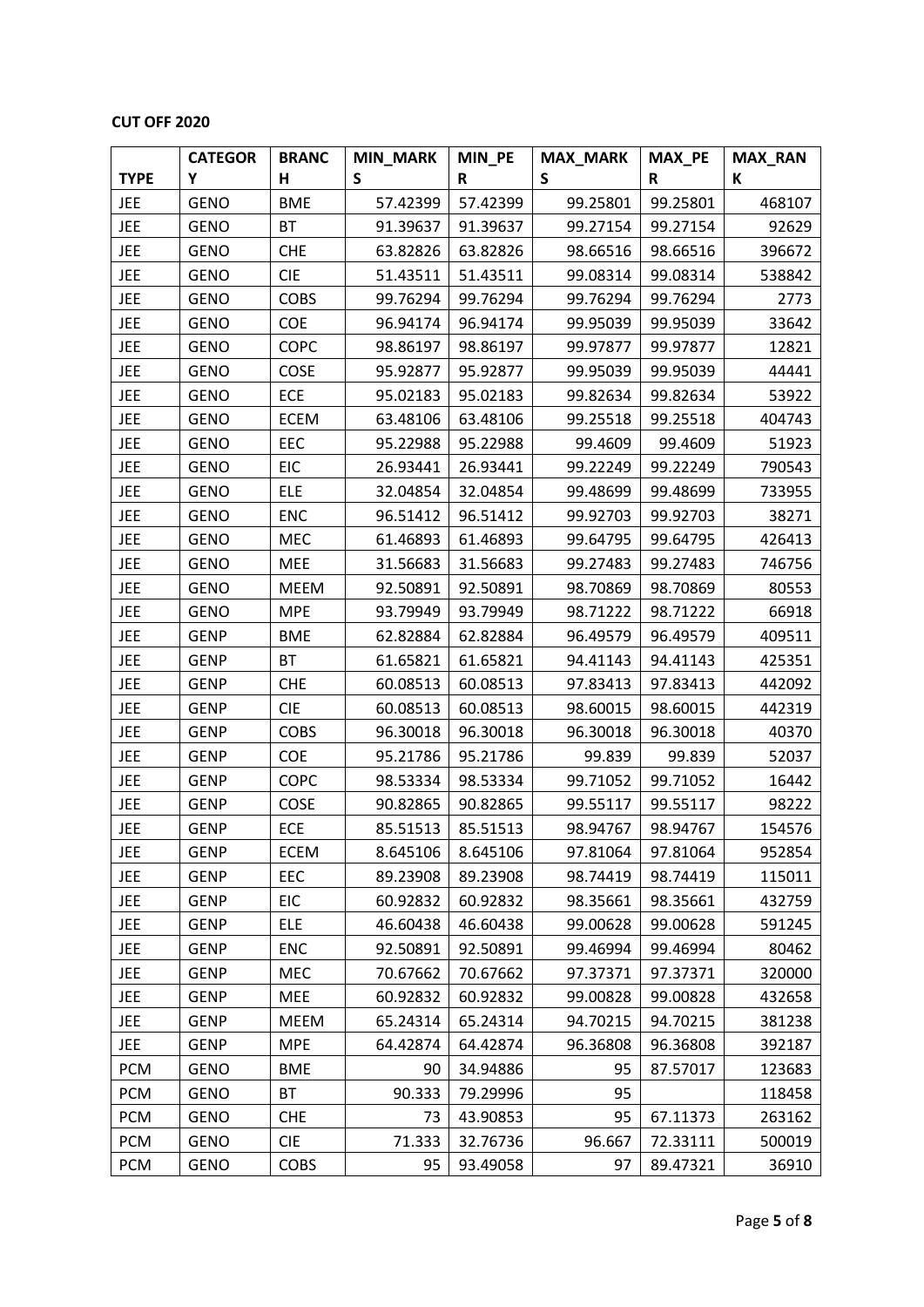| <b>PCM</b> | <b>GENO</b> | COE         | 95     | 95.73612 | 99.167 | 89.23908 | 35048  |
|------------|-------------|-------------|--------|----------|--------|----------|--------|
| <b>PCM</b> | <b>GENO</b> | <b>COPC</b> | 97     | 84.2065  | 99.667 | 91.24752 | 7707   |
| <b>PCM</b> | <b>GENO</b> | COSE        | 95     | 94.59379 | 98.333 | 51.43511 | 36036  |
| <b>PCM</b> | <b>GENO</b> | ECE         | 94.667 | 30.41811 | 97     | 80.62022 | 55720  |
| <b>PCM</b> | <b>GENO</b> | <b>ECEM</b> | 93     | 90.13692 | 95     | 82.66124 | 80914  |
| <b>PCM</b> | <b>GENO</b> | EEC         | 94.667 | 95.21786 | 96.333 | 77.90243 | 50115  |
| <b>PCM</b> | <b>GENO</b> | <b>EIC</b>  | 72.333 | 41.14451 | 98     | 94.05674 | 266506 |
| <b>PCM</b> | <b>GENO</b> | <b>ELE</b>  | 77     | 49.20623 | 95.333 | 94.33906 | 400633 |
| <b>PCM</b> | <b>GENO</b> | <b>ENC</b>  | 94.667 | 94.20446 | 96.667 | 91.84693 | 50609  |
| <b>PCM</b> | <b>GENO</b> | MEC         | 79     | 31.58067 | 95.667 |          | 402455 |
| <b>PCM</b> | GENO        | MEE         | 71     | 55.61612 | 97.5   | 88.22928 | 272833 |
| <b>PCM</b> | <b>GENO</b> | <b>MEEM</b> | 78     | 52.87401 | 94.667 | 73.82502 | 230653 |
| <b>PCM</b> | <b>GENO</b> | <b>MPE</b>  | 92.667 | 90.69575 | 95     | 75.46446 | 85379  |
| <b>PCM</b> | <b>GENP</b> | <b>BME</b>  | 70     | 55.61612 | 78.333 | 67.11373 | 277754 |
| <b>PCM</b> | <b>GENP</b> | <b>BT</b>   | 70     | 56.98118 | 95     | 91.02513 | 277697 |
| <b>PCM</b> | <b>GENP</b> | <b>CHE</b>  | 70     |          | 94.333 | 90.76018 | 278362 |
| <b>PCM</b> | <b>GENP</b> | <b>CIE</b>  | 70     |          | 94     |          | 278096 |
| <b>PCM</b> | <b>GENP</b> | <b>COBS</b> | 87.333 | 60.37447 | 95     | 80.68227 | 154045 |
| <b>PCM</b> | <b>GENP</b> | COE         | 88     | 47.55405 | 99.333 |          | 145704 |
| <b>PCM</b> | <b>GENP</b> | <b>COPC</b> | 95.333 | 94.82225 | 98.667 |          | 27201  |
| <b>PCM</b> | <b>GENP</b> | COSE        | 86     | 84.61596 | 95     | 45.03742 | 164818 |
| <b>PCM</b> | <b>GENP</b> | ECE         | 78.667 | 83.6819  | 95     | 83.02111 | 225124 |
| <b>PCM</b> | <b>GENP</b> | <b>ECEM</b> | 70.667 |          | 85     |          | 405760 |
| <b>PCM</b> | <b>GENP</b> | EEC         | 82     | 53.62946 | 93.333 | 77.15369 | 201070 |
| <b>PCM</b> | <b>GENP</b> | <b>EIC</b>  | 70     | 50.3353  | 78.667 | 42.23614 | 277811 |
| <b>PCM</b> | <b>GENP</b> | <b>ELE</b>  | 70     | 52.31922 | 95.667 | 1.606958 | 278172 |
| <b>PCM</b> | <b>GENP</b> | <b>ENC</b>  | 82     | 55.96564 | 95     | 77.5295  | 201032 |
| <b>PCM</b> | <b>GENP</b> | MEC         | 70     | 33.72536 | 95.333 | 39.0067  | 278267 |
| <b>PCM</b> | <b>GENP</b> | MEE         | 70.667 | 5.77034  | 96.667 | 91.02513 | 274752 |
| <b>PCM</b> | <b>GENP</b> | MEEM        | 70     | 14.59233 | 85     | 42.36007 | 278476 |
| <b>PCM</b> | <b>GENP</b> | <b>MPE</b>  | 72     |          | 91.333 | 94.18442 | 268689 |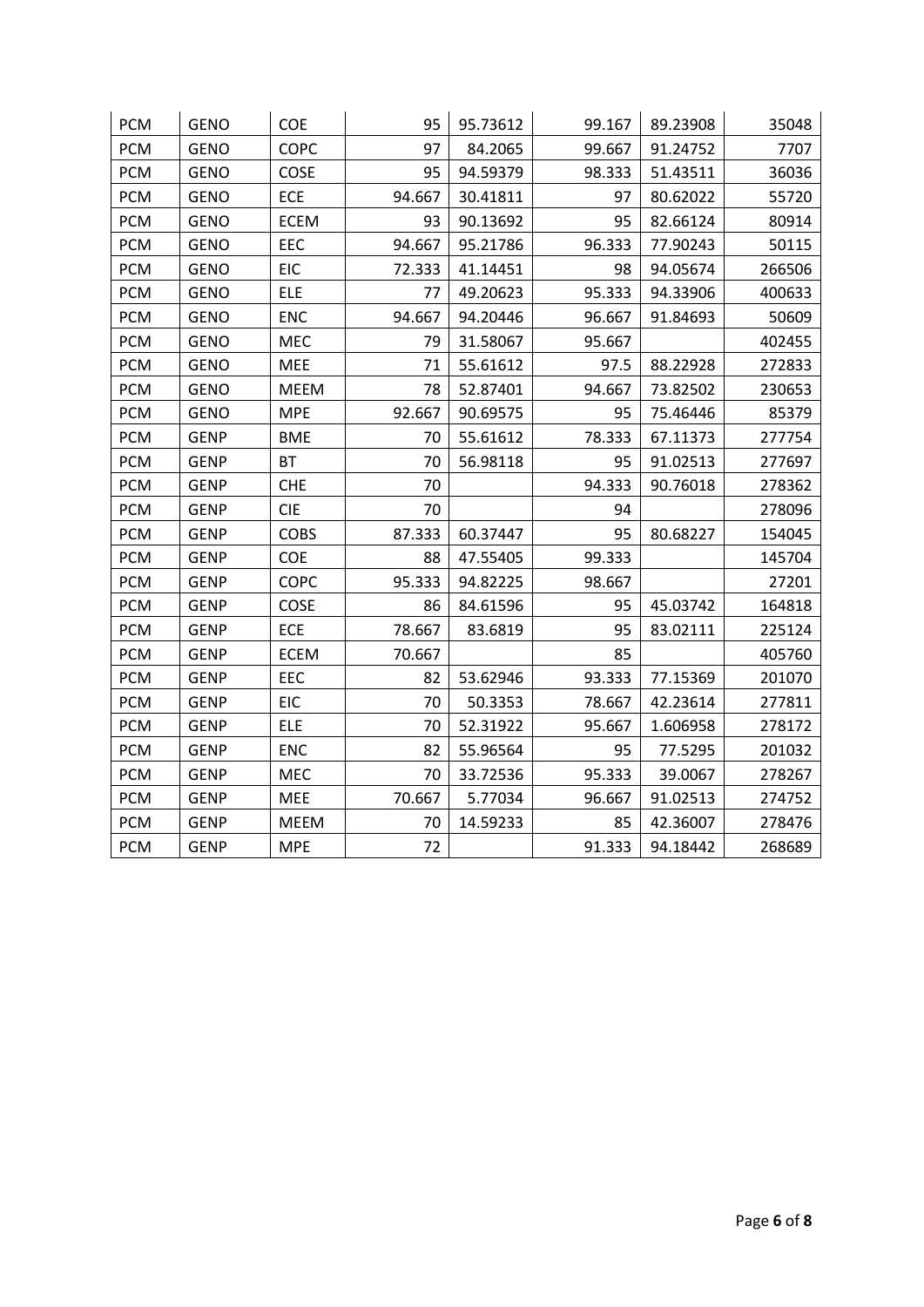## **CUT OFF 2021**

| <b>TYPE</b> | <b>CATEGORY</b> | <b>BRANCH</b> | <b>MIN PCM</b> | <b>MIN JEEP</b> | <b>MAX PCM</b> | <b>MAX_JEEP</b> |
|-------------|-----------------|---------------|----------------|-----------------|----------------|-----------------|
| <b>PCM</b>  | <b>GENO</b>     | <b>BME</b>    |                |                 |                |                 |
| <b>PCM</b>  | <b>GENO</b>     | <b>BT</b>     |                |                 |                |                 |
| <b>PCM</b>  | <b>GENO</b>     | <b>CHE</b>    |                |                 |                |                 |
| <b>PCM</b>  | GENO            | <b>CIE</b>    |                |                 |                |                 |
| <b>PCM</b>  | <b>GENO</b>     | <b>COBS</b>   | 96.667         | 96.15455        | 99.333         | 78.22504        |
| <b>PCM</b>  | <b>GENO</b>     | COE           | 96             | 84.74574        | 100            | 95.46251        |
| <b>PCM</b>  | <b>GENO</b>     | <b>COPC</b>   | 98             | 97.56419        | 100            | 94.74467        |
| <b>PCM</b>  | <b>GENO</b>     | COSE          | 96             | 77.4345         | 98.667         | 82.51432        |
| <b>PCM</b>  | <b>GENO</b>     | <b>ECE</b>    | 94.667         | 91.33979        | 99.333         | 84.96496        |
| <b>PCM</b>  | <b>GENO</b>     | EEC           | 95.333         | 31.88479        | 97.667         | 72.43561        |
| <b>PCM</b>  | <b>GENO</b>     | EIC           | 90.333         | 63.54421        | 98.333         | 92.3987         |
| <b>PCM</b>  | <b>GENO</b>     | <b>ELE</b>    | 90             | 85.14061        | 97             | 84.33533        |
| <b>PCM</b>  | <b>GENO</b>     | <b>ENC</b>    | 95.333         | 59.54661        | 98.167         | 67.49211        |
| <b>PCM</b>  | <b>GENO</b>     | <b>MEC</b>    | 88.333         | 61.74294        | 97             | 78.26473        |
| <b>PCM</b>  | <b>GENO</b>     | MEE           |                |                 |                |                 |
| <b>PCM</b>  | <b>GENP</b>     | <b>BME</b>    |                |                 |                |                 |
| <b>PCM</b>  | <b>GENP</b>     | <b>BT</b>     |                |                 |                |                 |
| <b>PCM</b>  | <b>GENP</b>     | <b>CHE</b>    |                |                 |                |                 |
| <b>PCM</b>  | <b>GENP</b>     | <b>CIE</b>    |                |                 |                |                 |
| <b>PCM</b>  | <b>GENP</b>     | <b>COBS</b>   | 92             | 86.46527        | 98             | 94.51397        |
| <b>PCM</b>  | <b>GENP</b>     | <b>COE</b>    | 89.667         | 58.23714        | 98.667         | 99.37559        |
| <b>PCM</b>  | <b>GENP</b>     | <b>COPC</b>   | 96             | 90.01223        | 99.333         | 97.93191        |
| <b>PCM</b>  | <b>GENP</b>     | <b>COSE</b>   | 88.333         | 66.36107        | 96             | 88.17324        |
| <b>PCM</b>  | GENP            | <b>ECE</b>    | 77.333         | 74.00772        | 97.333         | 79.42053        |
| <b>PCM</b>  | <b>GENP</b>     | EEC           | 82.667         | 68.3386         | 95.333         | 73.08374        |
| <b>PCM</b>  | <b>GENP</b>     | EIC           |                |                 |                |                 |
| <b>PCM</b>  | <b>GENP</b>     | <b>ELE</b>    |                |                 |                |                 |
| <b>PCM</b>  | <b>GENP</b>     | <b>ENC</b>    | 83.667         | 73.24278        | 95             | 89.01379        |
| <b>PCM</b>  | <b>GENP</b>     | <b>MEC</b>    |                |                 |                |                 |
| <b>PCM</b>  | <b>GENP</b>     | <b>MEE</b>    |                |                 |                |                 |